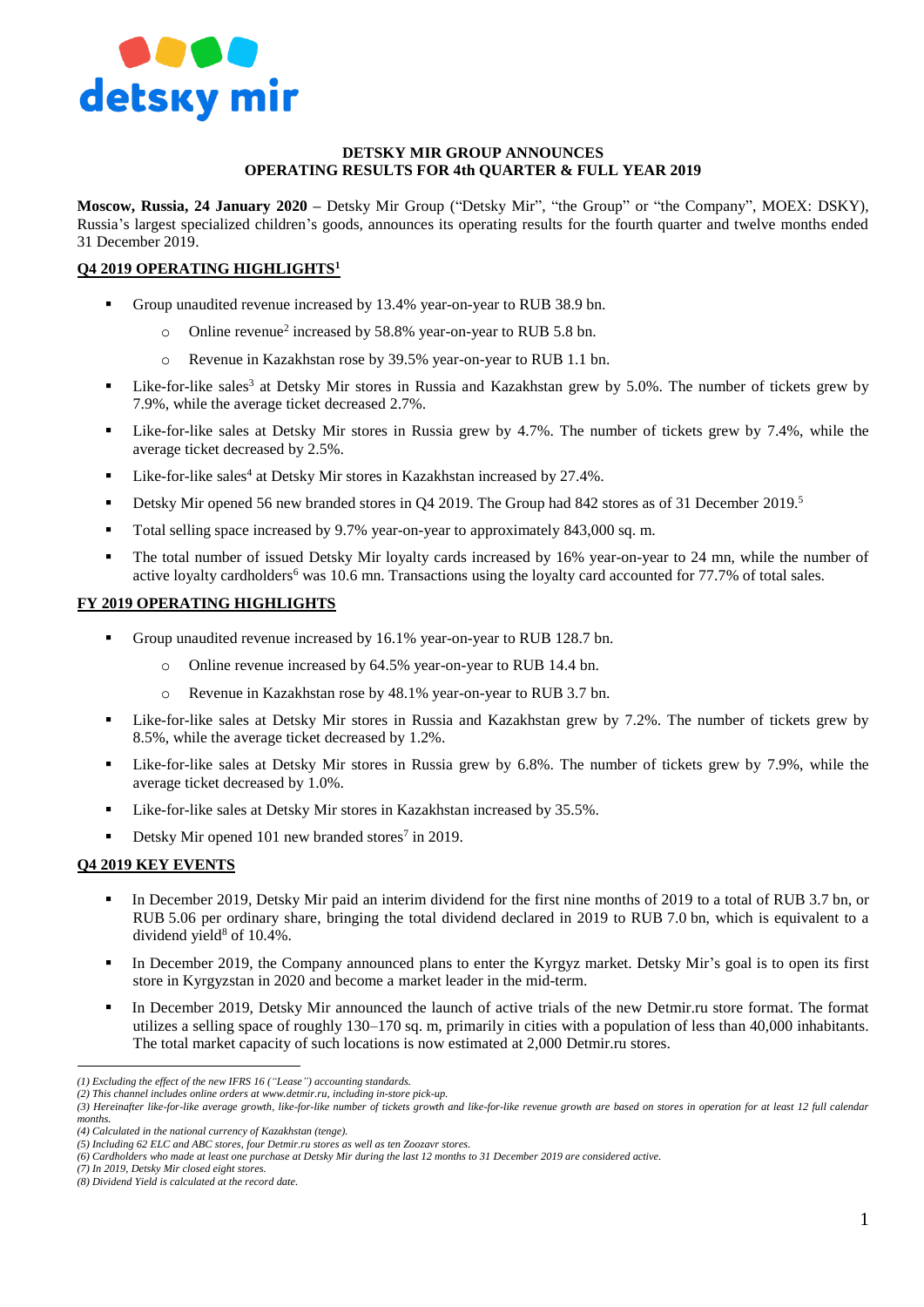- In November 2019, PJSFC Sistema (the majority shareholder of the Company), and the Russia-China Investment Fund (RCIF) successfully priced the offering of Detsky Mir shares. The offering size was 175 million existing shares in Detsky Mir, representing 23.7% of Detsky Mir's issued share capital. The offering increased the free float of the Company to 57.6%. PJSFC Sistema has a remaining ownership interest of 33.4% and RCIF has a remaining interest of 9.0% in the Company.
- In November 2019, Detsky Mir launched the pilot version of a children's fashion marketplace. As part of the pilot, the assortment was increased by 5,000 SKUs, taking into account the size range.
- In November 2019, Detsky Mir launched the pilot of a full-feature mobile application, enabling customers to make purchases via the convenient online interface while using a virtual loyalty card.
- In October 2019, the Company launched a next-day delivery service (last-mile delivery) priced at RUB 99 for orders placed via Detsky Mir's online store, making the service available in 30 major Russian cities. Compared to express delivery, the service offers a lower price, a wider geographic coverage (including regional cities), as well as a wider assortment of goods.
- In October 2019, the Board of Directors approved a new Long-Term Incentive Plan (LTIP) for the senior management of Detsky Mir. The new LTIP covers the 3-year period from the end date of the current program (February 8, 2020) through February 7, 2023. Senior executives who are program members and continue to be employed by the Company on April 30, 2024 will be eligible for share grants and cash payments totaling up to 4.6% of the increase in the Company's stock market value (inclusive of dividend payments) over the three-year period. The new LTIP includes more than 20 key employees.

|                                                 |                             | Q4 2019 |                                    | Q4 2018        |                                     | Change                                        |         |         |             |         |         |             |  |
|-------------------------------------------------|-----------------------------|---------|------------------------------------|----------------|-------------------------------------|-----------------------------------------------|---------|---------|-------------|---------|---------|-------------|--|
| <b>Number of stores</b>                         | 842<br>766<br>62<br>4<br>10 |         | 743<br>673<br>66<br>$\overline{4}$ |                | 13.3%<br>13.8%<br>$-6.1%$<br>150.0% |                                               |         |         |             |         |         |             |  |
| Detsky Mir<br>ELC & ABC<br>Detmir.ru<br>Zoozavr |                             |         |                                    |                |                                     |                                               |         |         |             |         |         |             |  |
|                                                 |                             |         |                                    |                |                                     | Selling space ('000, sq.m.)                   |         | 843     |             | 768     |         | 9.7%        |  |
|                                                 |                             |         |                                    |                |                                     | Detsky Mir in Russia and<br><b>Kazakhstan</b> | Q4 2019 | Q4 2018 | Change      | FY 2019 | FY 2018 | Change      |  |
|                                                 |                             |         |                                    |                |                                     | Like-for-like revenue growth                  | 5.0%    | 3.5%    | $+1.5 p.p.$ | 7.2%    | 4.7%    | $+2.5 p.p.$ |  |
| Like-for-like number of tickets<br>growth       | 7.9%                        | 5.9%    | $+2.0 p.p.$                        | 8.5%           | 7.2%                                | $+1.3 p.p.$                                   |         |         |             |         |         |             |  |
| Like-for-like average ticket growth             | $-2.7%$                     | $-2.3%$ | $-0.4 p.p.$                        | $-1.2%$        | $-2.3%$                             | $+1.1$ p.p.                                   |         |         |             |         |         |             |  |
| <b>Detsky Mir in Russia</b>                     | Q4 2019                     | Q4 2018 | Change                             | <b>FY 2019</b> | FY 2018                             | Change                                        |         |         |             |         |         |             |  |
| Like-for-like revenue growth                    | 4.7%                        | 3.0%    | $+1.7 p.p.$                        | 6.8%           | 4.3%                                | $+2.5 p.p.$                                   |         |         |             |         |         |             |  |
| Like-for-like number of tickets<br>growth       | 7.4%                        | 5.4%    | $+2.0 p.p.$                        | 7.9%           | 6.9%                                | $+1.0 p.p.$                                   |         |         |             |         |         |             |  |
| Like-for-like average ticket growth             | $-2.5%$                     | $-2.3%$ | $-0.2 p.p.$                        | $-1.0%$        | $-2.4%$                             | $+1.4 p.p.$                                   |         |         |             |         |         |             |  |

# **Vladimir Chirakhov, PJSC Detsky Mir Chief Executive Officer, said:**

*"In 2019, we accelerated business growth despite a challenging macro-environment; consolidated unaudited revenue grew by 16.1% YoY to RUB 128.7 bn. At the same time, we maintained a high EBITDA margin. According to the preliminary data of unaudited financial statements, Detsky Mir's adjusted EBITDA rose by at least 16% YoY.*

*"In the 4th quarter, we successfully completed the New Year season despite the high base of customer traffic in the prior year and abnormally warm weather. As a result, the consolidated revenue increased by 13.4% to RUB 38.9 bn. Like-for-like sales in Russia and Kazakhstan rose by 5.0% YoY thanks to effective pricing initiatives and improved product mix. The strong sales growth was largely driven by increases in the number of purchases (the number of tickets) by 7.9% YoY.*

*"In the last quarter, toys remained the key category with a 42% share in Detsky Mir's total revenue in Russia and a continued focus on private labels. The share of private labels in toys increased by 3.9 p.p. YoY to 18.7%.*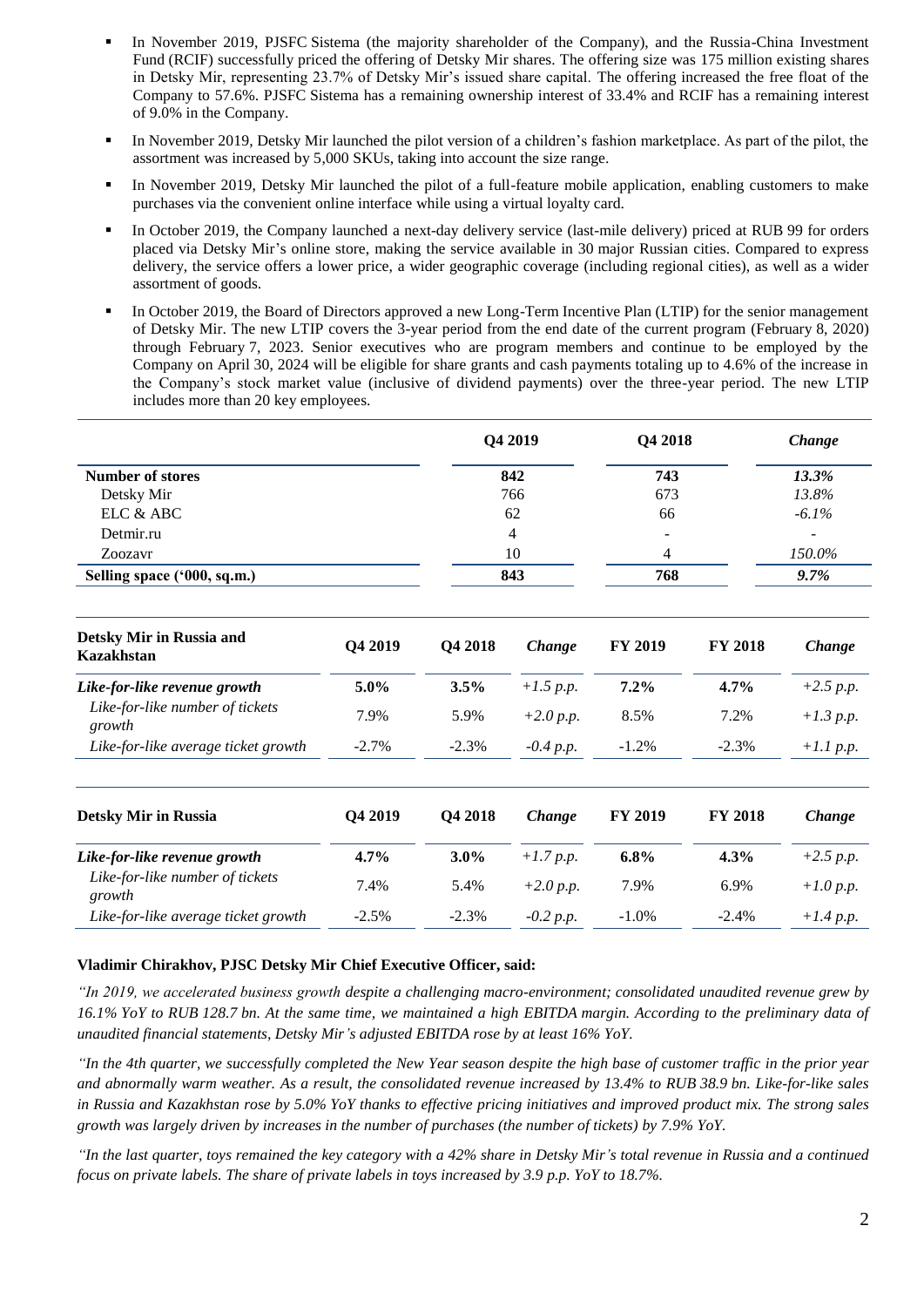*"In 2019, we successfully delivered on our expansion plan, adding 101 new stores in Russia, Kazakhstan, and Belarus. We have traditionally accelerated our expansion program in the last quarter, opening 56 new Detsky Mir stores.* 

*"International expansion is a key strategic priority for the Company. This year, we successfully entered the Belarusian market, having already opened eight Detmir stores in the largest shopping malls of Minsk, Brest, Gomel, Molodechno, and Mogilev. Detsky Mir's Belarusian business outperformed our initial targets and is expected to reach EBITDA break-even this year. At the same time, we continued our market consolidation efforts in Kazakhstan, opening eight new stores and increasing like-forlike sales by 35.5%. This strong performance prompted our decision to enter the Kyrgyz market in 2020.*

*"Our customers are increasingly shopping at the www.detmir.ru online store: our online revenue increased by 58.8% YoY to RUB 5.8 bn in the 4th quarter, with its share in Detsky Mir's total revenue in Russia at 16%. About 90% of the online orders are picked up at retail stores. In line with the development of our omnichannel business model, we decided to move Detmir.ru, our new "microstore" format, to an active pilot phase. The new format combines an offline retail store and a pick-up point, and will allow us to increase our presence in small towns, while also improving our delivery performance.*

*"One of our key initiatives in 2020 is the full-scale launch of a marketplace for the apparel and footwear category. We are happy with the pilot's initial results: inventory turnover at the marketplace matched that of other comparable products offered by our online store. Our target is to increase the number of SKUs in the fashion assortment from 20,000 SKUs to 250,000 SKUs in the medium term.*"

# **Guidance**

New openings guidance, as well as expectations for the LFL sales growth and the level of business operating profitability for FY 2020 will be announced in March 2020 following disclosure of FY 2019 financial results.

Additional information is available on the Company's website, https://ir.detmir.ru/

\*\*\*

#### **For additional information:**

| Nadezhda Kiseleva                      | <b>Sergey Levitskiy</b>              |
|----------------------------------------|--------------------------------------|
| Head of Public Relations               | <b>Head of Investor Relations</b>    |
| Office: $+7-495-781-08-08$ , ext. 2041 | Office: $+7-495-781-08-08$ ext. 2315 |
| Cell: $+7-985-992-78-57$               | Cell: $+7-903-971-43-65$             |
| nkiseleva@detmir.ru                    | slevitskiy@detmir.ru                 |

**Detsky Mir Group** (MOEX: DSKY) is a multi-format retailer and Russia's largest specialized children's goods retailer. The Group comprises the Detsky Mir and the Detmir.ru retail chains, the ELC (Early Learning Centre in Russia) and the ABC retail chains, as well as the Zoozavr pet supplies retail chain. The company operates a network of 766 Detsky Mir stores located in 293 cities in Russia, Kazakhstan and Belarus, 4 Detmir.ru stores, as well as 49 ELC, 13 ABC and ten Zoozavr stores as of 31 December 2019. Total selling space was approximately 843,000 square meters

Detsky Mir Group's shareholder structure as of the date of this announcement is as follows: PJSFC Sistema<sup>9</sup> - 33.38%, Russia-China Investment Fund (RCIF)<sup>10</sup> - 9.0%, free-float - 57.62%.

Lear more at www.detmir.ru, elc-russia.ru, ir.detmir.ru

#### **Disclaimer**

 $\overline{a}$ 

Some of the information in these materials may contain projections or other forward-looking statements regarding future events or the future financial performance of Detsky Mir. You can identify forward looking statements by terms such as "expect", "believe", "anticipate", "estimate", "intend", "will", "could," "may" or "might" the negative of such terms or other similar expressions. Detsky Mir wishes to caution you that these statements are only predictions and that actual events or results may differ materially. Detsky Mir does not intend to update these statements to reflect events and circumstances occurring after the date hereof or to reflect the occurrence of unanticipated events. Many factors could cause the actual results to differ materially from those contained in projections or forward-looking statements of Detsky Mir, including, among others,

*<sup>(8)</sup> Sistema PJSFC is a publicly-traded diversified Russian holding company serving over 150 million customers in the sectors of telecommunications, children's goods retail, paper and packaging, healthcare services, agriculture, high technology, banking, real estate, pharmaceuticals and hospitality. (9) RCIF, an equity fund established by the Russian Direct Investment Fund (RDIF) and China Investment Corporation (CIC), holds its stake in* 

*PJSC Detsky Mir through its funds: Floette Holdings Limited and Exarzo Holdings Limited.*